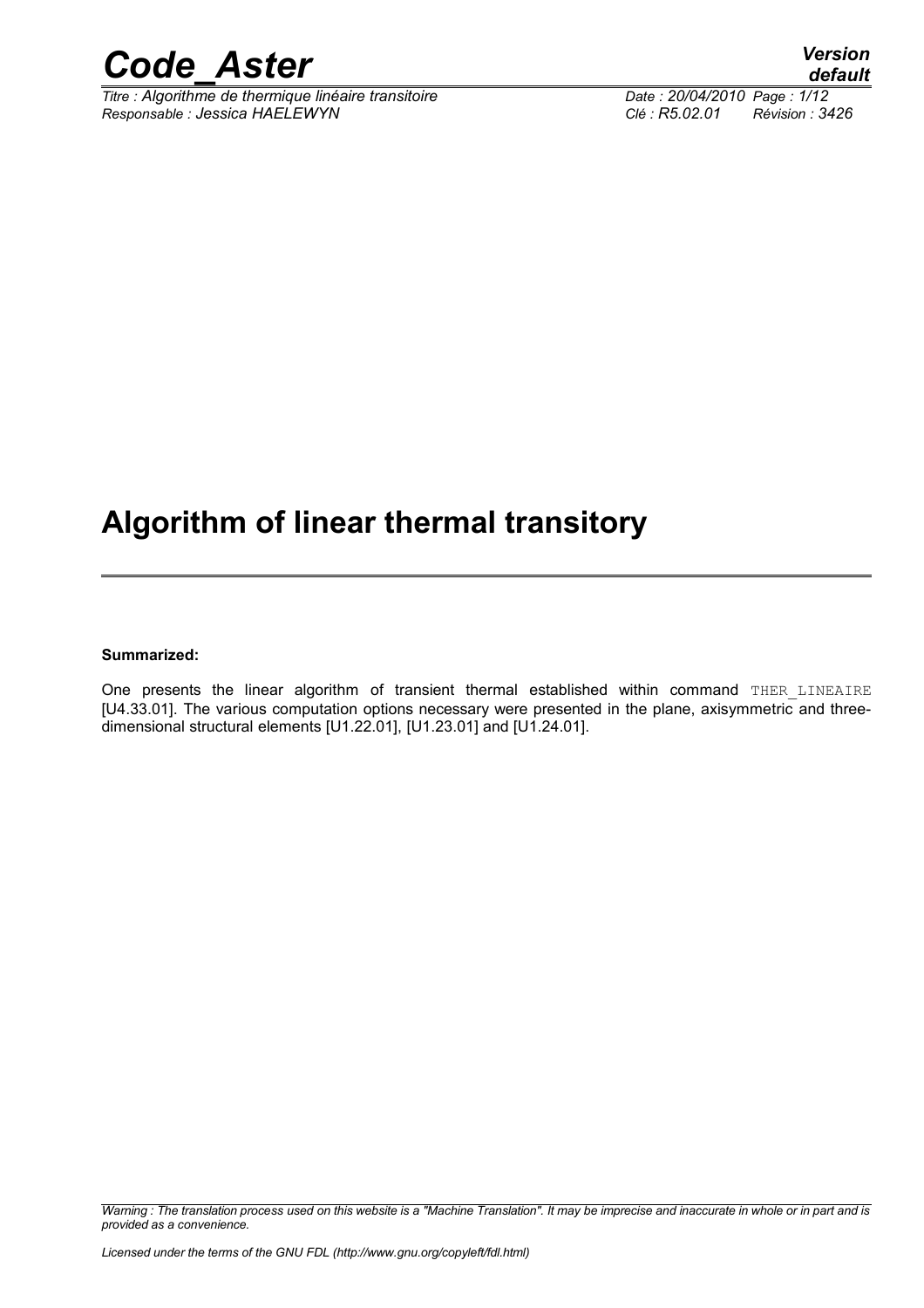*Titre : Algorithme de thermique linéaire transitoire Date : 20/04/2010 Page : 2/12*<br> *Responsable : Jessica HAELEWYN Clé : R5.02.01 Révision : 3426 Responsable : Jessica HAELEWYN Clé : R5.02.01 Révision : 3426*

| <b>Contents</b>                                                                         |  |
|-----------------------------------------------------------------------------------------|--|
|                                                                                         |  |
|                                                                                         |  |
|                                                                                         |  |
|                                                                                         |  |
|                                                                                         |  |
|                                                                                         |  |
|                                                                                         |  |
|                                                                                         |  |
|                                                                                         |  |
|                                                                                         |  |
|                                                                                         |  |
|                                                                                         |  |
|                                                                                         |  |
| 4 variational Formulation of the problem with condition of exchange between two parois6 |  |
|                                                                                         |  |
|                                                                                         |  |
|                                                                                         |  |
|                                                                                         |  |
|                                                                                         |  |
|                                                                                         |  |
|                                                                                         |  |
|                                                                                         |  |
|                                                                                         |  |
| 7.2.2 Computation of the elementary matrixes and term transitoire12                     |  |
|                                                                                         |  |

*Warning : The translation process used on this website is a "Machine Translation". It may be imprecise and inaccurate in whole or in part and is provided as a convenience.*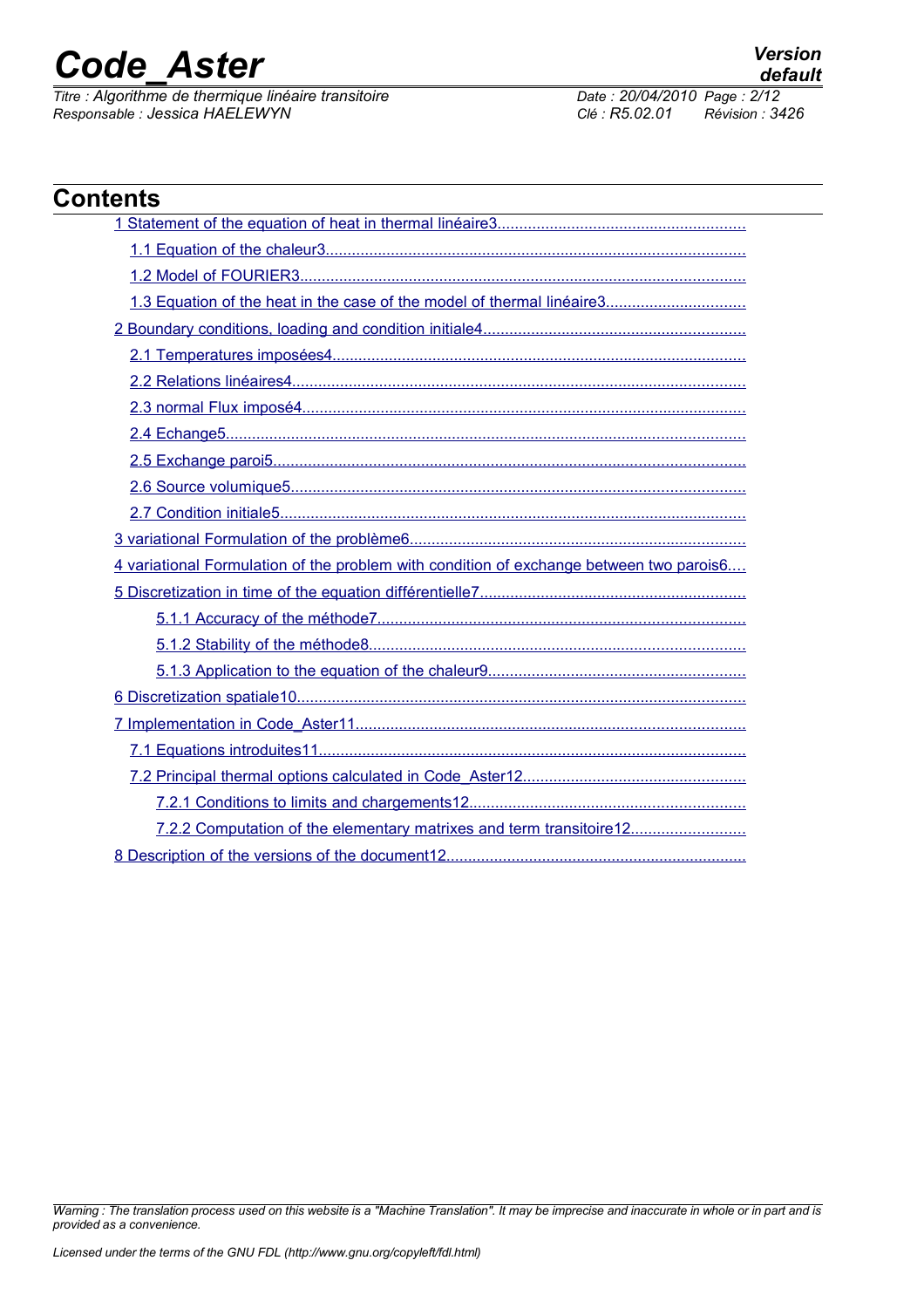*Titre : Algorithme de thermique linéaire transitoire Date : 20/04/2010 Page : 3/12 Responsable : Jessica HAELEWYN Clé : R5.02.01 Révision : 3426*

# <span id="page-2-0"></span>**1 Statement of the equation of heat in linear thermal**

### **1.1 Equation of heat**

<span id="page-2-3"></span>One is placed in open  $\varOmega$  of  $\mathbb{R}^3$  regular border  $\varGamma$  . In any point of  $\Omega$ , the equation of heat can be written:

$$
-div(\mathbf{q}(r,t)) + s(r,t) = \rho C_p \frac{\partial T(r,t)}{\partial t}
$$

with:

**q** vector heat flux (directed according to the decreasing temperatures),

*s* heat per unit of volume dissipated by the internal sources,

 $\rho C_p$ voluminal heat with constant pressure,

*T* temperature,

*r* variable of space,

*t* variable time.

This equation translates the phenomenon of change of the temperature (only through the phenomenon of diffusion, convection having been neglected) into any point of opened and at any moment. She admits in theory an infinity of solutions, but the data of the initial conditions and the variation of the boundary conditions in the course of time determines the evolution of the phenomenon perfectly.

### **1.2 Fourier analysis**

<span id="page-2-2"></span>In thermal conduction, the Fourier analysis provides an equation connecting heat flux to the gradient of the temperature (normal vector on the isothermal surface). This model reveals, in its most general form, a tensor of conductivity. In the case of an isotropic material, this tensor is reduced to a simple coefficient  $\lambda$ , the coefficient of thermal conductivity.

$$
\mathbf{q}(r,t) = -\lambda \nabla T(r,t)
$$

For the elements of anisotropic thermal one will refer to Establishment of the elements 2D and 2D-Axisymmetric in mechanics and thermal [R3.06.02].

### **1.3 Equation of the linear heat in the case of the model of thermal**

<span id="page-2-1"></span>By combining the two equations above, one obtains:

$$
-div(-\lambda \nabla T(r,t)) + s(r,t) = \rho C_p \frac{\partial T(r,t)}{\partial t}
$$

*Warning : The translation process used on this website is a "Machine Translation". It may be imprecise and inaccurate in whole or in part and is provided as a convenience.*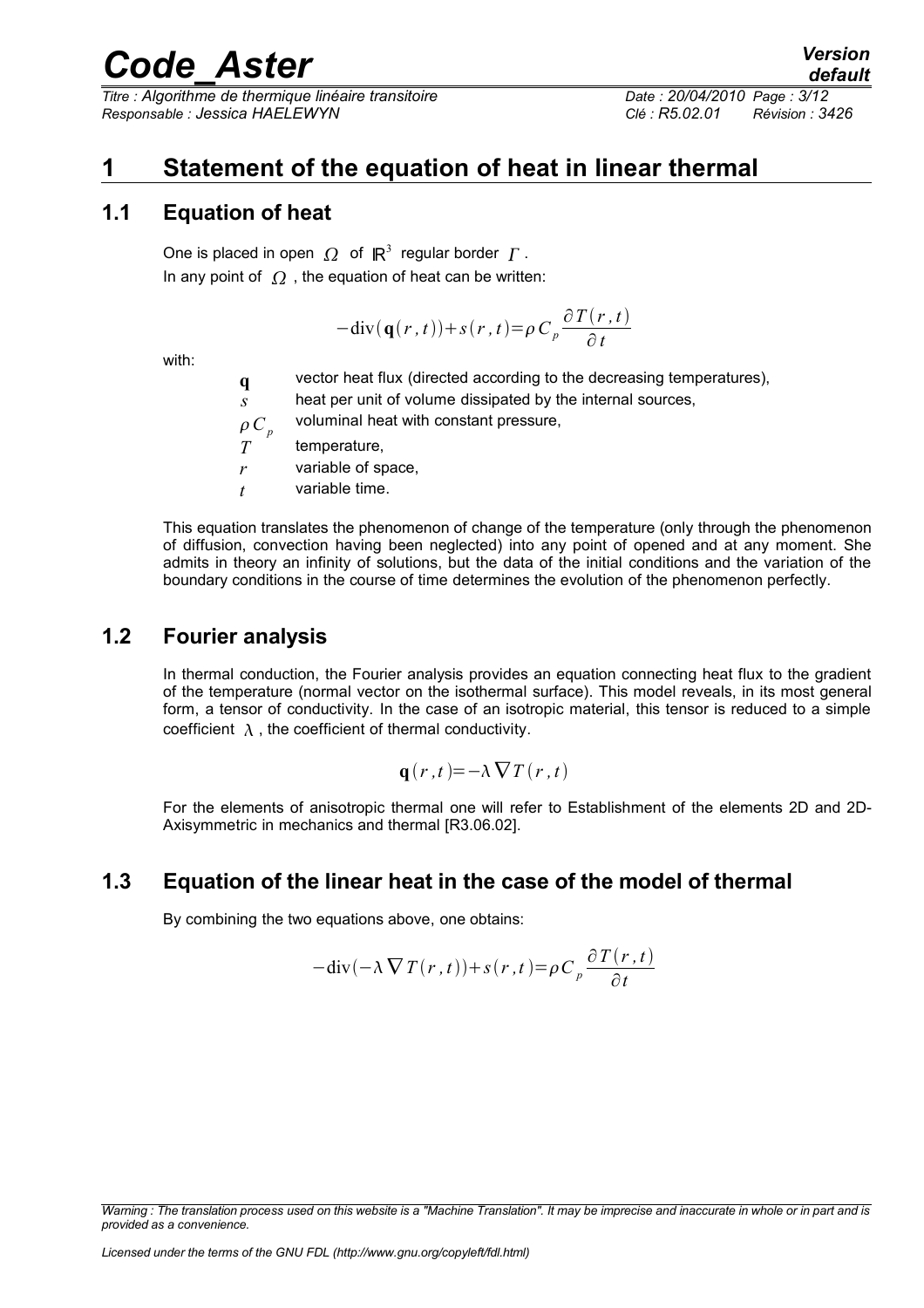*Titre : Algorithme de thermique linéaire transitoire Date : 20/04/2010 Page : 4/12 Responsable : Jessica HAELEWYN Clé : R5.02.01 Révision : 3426*

### **2 Boundary conditions, loading and initial condition**

<span id="page-3-3"></span>One describes here only the thermal boundary conditions leading to linear equations in temperature, which excludes the conditions of type radiation.

### **2.1 Imposed temperatures**

<span id="page-3-2"></span>the conditions of the Dirichlet type, are usually treated by dualisation in *Code\_Aster* (cf [R3.03.01]), but they can also be eliminated in certain cases (kinematical loads).

$$
T(r, t) = T_1(r, t) \quad \text{sur } \Gamma_1
$$

where  $\left\vert T_{\pm }(r\,,t)\right\vert$  is a function of the variable of space and/or time.

### **2.2 Linear relations**

<span id="page-3-1"></span>It are of the conditions of the Dirichlet type, making it possible to define a linear relation between the values of the temperature:

• between two or several nodes: with an equation of the form

$$
\sum_{i=1}^{n} \alpha_i T_i(r,t) = \beta(t)
$$

enters of the couples of nodes: with an equation of the form

$$
\sum_{i=1}^{n_1} \alpha_{1i} T_{i/\Gamma_{12}}(r,t) + \sum_{i=1}^{n_2} \alpha_{2i} T_{i/\Gamma_{21}}(r,t) = \beta(t)
$$

where  $\Gamma_{12}$  and  $\Gamma_{21}$  are two under-parts of the border which one binds two to two the values of the temperature. This kind of boundary condition makes it possible to define conditions of periodicity.

### **2.3 Normal flux imposed**

<span id="page-3-0"></span>It is of the conditions of the Neumann type, defining flux entering the field.

$$
-\mathbf{q}(r,t).\mathbf{n} = f(r,t) \quad \text{sur } \Gamma_2
$$

where  $f(r, t)$  is a function of the variable of space and/or time and **n** indicates the norm at the border  $\Gamma_2$  .

*Warning : The translation process used on this website is a "Machine Translation". It may be imprecise and inaccurate in whole or in part and is provided as a convenience.*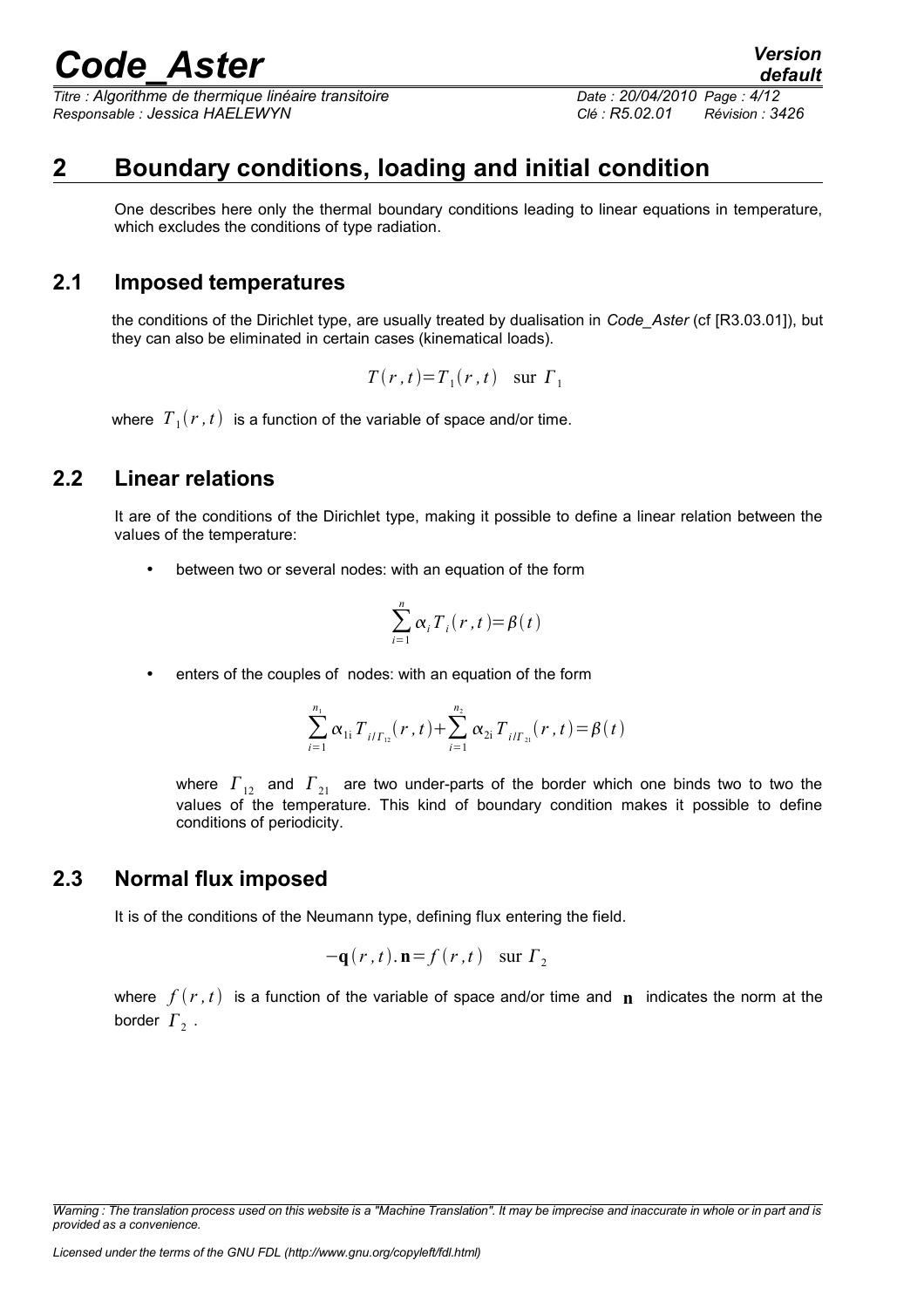*Titre : Algorithme de thermique linéaire transitoire Date : 20/04/2010 Page : 5/12 Responsable : Jessica HAELEWYN Clé : R5.02.01 Révision : 3426*

### **2.4 Exchange**

<span id="page-4-3"></span>It are of the conditions of the Neumann type modelling the convective transfers on edges of the field.

$$
-\mathbf{q}(r,t).\mathbf{n} = h(r,t)(T_{ext}(r,t) - T(r,t)) \quad \text{sur } \Gamma_3
$$

where  $T_{ext}(r,t)$  is a function of the variable of space and/or time representing the temperature of the external medium, and  $h(r, t)$  is a function of the variable of space and/or time representing the convective coefficient of heat exchange on the border  $\vert \varGamma_{_3} \vert$ .

### **2.5 Exchange wall**

∂ *T*<sup>1</sup>

<span id="page-4-2"></span>It are of the conditions of the Neumann type bringing into play two pennies left the border in opposite. This kind of boundary condition models a thermal strength of interface.

$$
\lambda \frac{\partial T_1}{\partial n_1} = h(r, t) (T_2(r, t) - T_1(r, t)) \text{ sur } \Gamma_{12} \qquad n_1 \text{ norm external with } \Gamma_{12}
$$
  

$$
\lambda \frac{\partial T_2}{\partial n_2} = h(r, t) (T_1(r, t) - T_2(r, t)) \text{ sur } \Gamma_{21} \qquad n_2 \text{ norm external with } \Gamma_{21}
$$
  

$$
(n_1 = -n_2 \text{ in general})
$$

### **2.6 Volumic source**

<span id="page-4-1"></span>It is the function  $s(r, t)$  term of the variable of space and/or time.

### **2.7 Initial condition**

<span id="page-4-0"></span>It is the statement of the field of temperature at initial time  $t=0$ :

$$
T(r,0)=T_0(r)
$$

where  $\;T_{\,0}(r)\;$  is a function of the variable of space.

*Warning : The translation process used on this website is a "Machine Translation". It may be imprecise and inaccurate in whole or in part and is provided as a convenience.*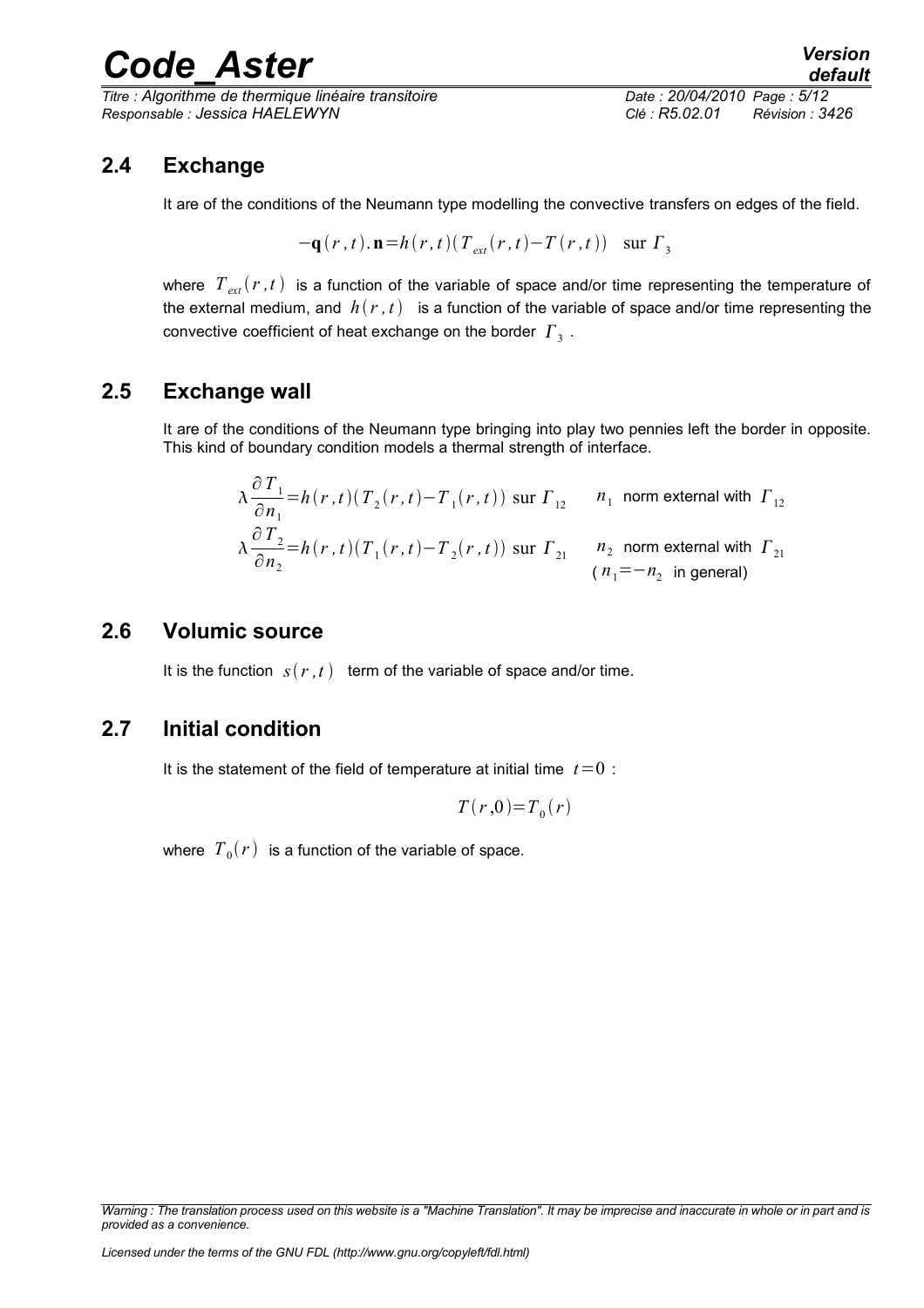*Titre : Algorithme de thermique linéaire transitoire Date : 20/04/2010 Page : 6/12 Responsable : Jessica HAELEWYN Clé : R5.02.01 Révision : 3426*

## **3 Variational formulation of the problem**

<span id="page-5-1"></span>We will restrict ourselves here to present the problem with only the boundary conditions of imposed temperature [§2.1], imposed normal flux [§2.3] or of exchange [§2.4]. The boundary conditions of exchange wall [§2.5] are treated with [the §4] and those with linear relations [§2.2] are brought back without difficulties to that of [§2.1].

That is to say  $\varOmega$  open of  $\,\mathbb{R}^3$  , border  $\,\varGamma\!=\!\varGamma_1 \!\cup\! \varGamma_2 \!\cup\! \varGamma_3$  .

The weak formulation of the equation of heat is:

$$
\int_{\Omega} \rho C_p \frac{\partial T}{\partial t} \cdot v \, d\Omega + \int_{\Omega} \lambda \nabla T \cdot \nabla v \, d\Omega - \int_{\Gamma} \lambda \frac{\partial T}{\partial n} \cdot v \, d\Gamma = \int_{\Omega} s \cdot v \, d\Omega
$$

where v is a sufficiently regular function cancelling itself uniformly on  $\varGamma_1$  . With the following boundary conditions:

$$
\begin{vmatrix}\nT = T_1(r, t) & \text{sur } \Gamma_1 \\
\lambda \frac{\partial T}{\partial n} = q(r, t) & \text{sur } \Gamma_2 \\
\lambda \frac{\partial T}{\partial n} = h(r, t)(T_{ext}(r, t) - T) & \text{sur } \Gamma_3\n\end{vmatrix}
$$

The variational formulation of the problem is:

∂*T*

$$
\int_{\Omega} \rho C_p \frac{\partial T}{\partial t} \cdot v \, d\Omega + \int_{\Omega} \lambda \nabla T \cdot \nabla v \, d\Omega + \int_{\Gamma_3} h \, T \cdot v \, d\Gamma = \int_{\Omega} s \cdot v \, d\Omega + \int_{\Gamma_2} q \cdot v \, d\Gamma + \int_{\Gamma_3} h \, T_{ext} \cdot v \, d\Gamma
$$

# <span id="page-5-0"></span>**4 Variational formulation of the problem with condition of exchange between two walls**

One considers the "simplified" problem where does not appear any more source term and where the boundary conditions are only of the standard imposed temperature and wall exchanges.

That is to say  $\varOmega$  open of  $\,\mathsf{I\!R}^3$  , border  $\,\varGamma\!=\!\varGamma_1 \cup \varGamma_{12} \cup \varGamma_{21}$  .

The boundary conditions are in this case:

$$
\begin{cases}\nT = T_1(r, t) & \text{sur } \Gamma_1 \\
\lambda \frac{\partial T_1}{\partial n_1} = h(r, t) (T_2(r, t) - T_1(r, t)) & \text{sur } \Gamma_{12} \\
\lambda \frac{\partial T_2}{\partial n_2} = h(r, t) (T_1(r, t) - T_2(r, t)) & \text{sur } \Gamma_{21}\n\end{cases}
$$

*Warning : The translation process used on this website is a "Machine Translation". It may be imprecise and inaccurate in whole or in part and is provided as a convenience.*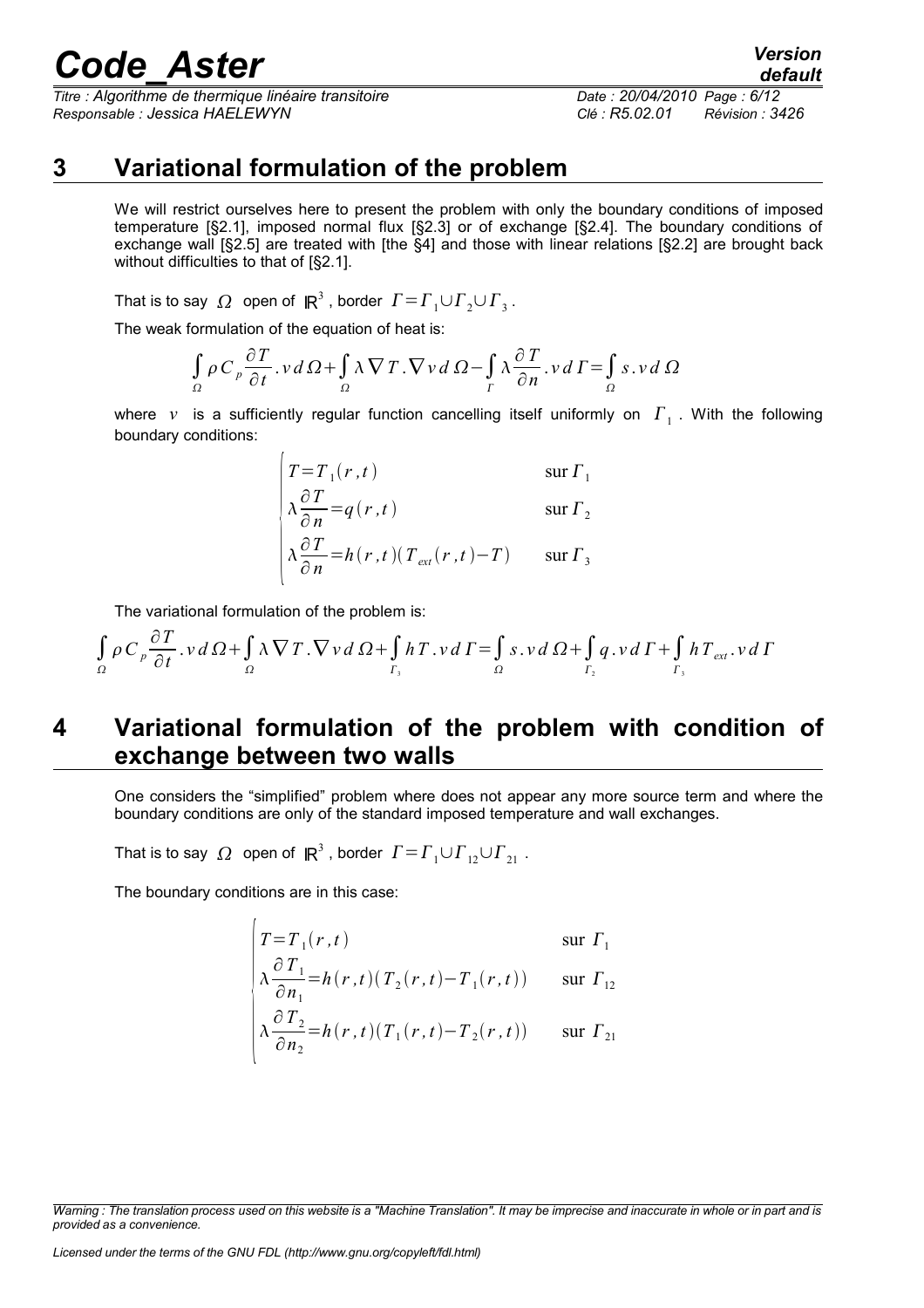*Titre : Algorithme de thermique linéaire transitoire Date : 20/04/2010 Page : 7/12 Responsable : Jessica HAELEWYN Clé : R5.02.01 Révision : 3426*

In substituent in the weak formulation of the equation of heat, one obtains:

$$
\int_{\Omega} \rho \, C_{p} \frac{\partial T}{\partial t} \cdot v \, d \Omega + \int_{\Omega} \lambda \, \nabla \, T \cdot \nabla \, v \, d \Omega + \int_{\Gamma_{12}} h \left( T_{I_{\Gamma_{12}}} - T_{I_{\Gamma_{21}}} \right) \cdot v \, d \Gamma_{12} + \int_{\Gamma_{21}} h \left( T_{I_{\Gamma_{21}}} - T_{I_{\Gamma_{12}}} \right) \cdot v \, d \Gamma_{21} = 0
$$

where  $|v|$  cancels itself uniformly on  $|{\varGamma}_1|$ .

This kind of boundary conditions reveals new terms connecting degrees of freedom located on the two borders in relation.

### **5 Discretization in time of the differential equation**

<span id="page-6-1"></span>a classical way to discretize a first order differential equation consists in using one  $\theta$  - method. Let us consider the following differential equation:

$$
\frac{\partial}{\partial t} y(t) = \varphi(t, y(t))
$$
  
 
$$
y(0) = y_0
$$

 $\theta$  – The method consists in discretizing the equation by a diagram with the finite differences

$$
\frac{1}{\Delta t} \left( y_{n+1} - y_n \right) = \theta \varphi \left( t_{n+1}, y_{n+1} \right) + \left( 1 - \theta \right) \varphi \left( t_n, y_n \right)
$$

where  $y_{n+1}$  is an approximation of  $y(t_{n+1})$  ,  $y_n$  being supposed known and  $\theta$  is the parameter of the method  $\theta \in ]0,1]$ .

**Note:**

*if*  $\theta = 0$  the diagram is known as explicit, *if*  $\theta \ge 0$  the diagram is known as implicit.

#### **5.1.1 Accuracy of the method**

<span id="page-6-0"></span>Let us suppose y sufficiently regular (at least 3 times differentiable), by a development of Taylor at the point  $t_n$  one obtains:

$$
y(t_{n+1}) - y(t_n) = \Delta t y'(t_n) + \frac{\Delta t^2}{2} y''(t_n) + O(\Delta t^2)
$$

and

$$
\begin{aligned} \theta \varphi(t_{n+1}, y(t_{n+1})) + (1 - \theta) \varphi(t_n, y(t_n)) &= \theta \, y'(t_{n+1}) + (1 - \theta) \, y'(t_n) \\ &= y'(t_{n+1}) + \theta \big( \, y'(t_{n+1}) - y'(t_n) \big) \\ &= y'(t_n) + \theta \, \Delta \, t \, y''(t_n) + O(\Delta t^2) \end{aligned}
$$

*Warning : The translation process used on this website is a "Machine Translation". It may be imprecise and inaccurate in whole or in part and is provided as a convenience.*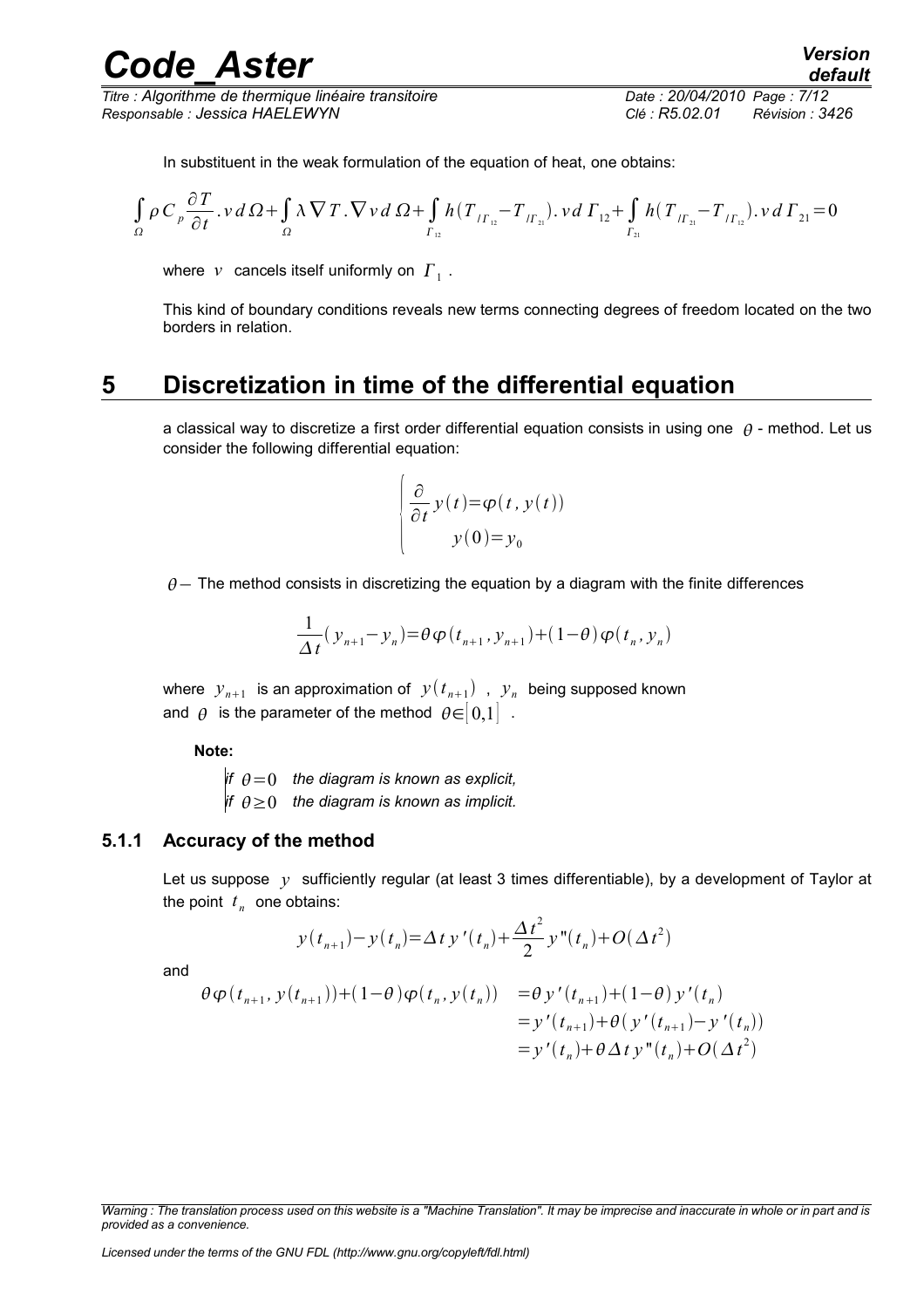*Titre : Algorithme de thermique linéaire transitoire Date : 20/04/2010 Page : 8/12 Responsable : Jessica HAELEWYN Clé : R5.02.01 Révision : 3426*

*default*

the solution thus checks roughly:

$$
\frac{1}{\Delta t} \Big( y(t_{n+1}) - y(t_n) \Big) = \theta \varphi(t_{n+1}, y(t_{n+1})) + (1 - \theta) \varphi(t_n, y(t_n)) + (\frac{1}{2} - \theta) \Delta t y''(t_n) + O(\Delta t^2)
$$

The diagram is of order 1 in time if  $\theta \neq \frac{1}{2}$ 2 , and of order 2 if  $\theta = \frac{1}{2}$  $\frac{1}{2}$  (diagram of Crank - Nicolson).

#### **5.1.2 Stability of the method**

<span id="page-7-0"></span>Let us consider the following differential equation:

$$
\begin{cases} y' = -\lambda y & t \ge 0 \quad \lambda \in R \\ y(0) = y_0 \end{cases}
$$

By means of it  $\theta$  - method in this differential equation one obtains:

$$
y_{n+1} = \frac{1 - (1 - \theta)\lambda \Delta t}{1 + \theta\lambda \Delta t} y_n \quad 0 \le n \le N - 1
$$

That is to say still:

$$
y_{n+1} = r^n (\lambda \Delta t) y_0
$$
 avec  $r(x) = \frac{1 - (1 - \theta)x}{1 + \theta x}$ 

The approximate solution  $y_n$  must be limited (the exact solution of the initial problem being it), which imposes the following condition:

$$
|r(\lambda \Delta t)| \leq 1
$$

By studying the variations of the function  $r(x)$ , one notes easily that:

• if  $\theta \geq \frac{1}{4}$  $\frac{1}{2}$  the condition is checked whatever  $\varDelta\,t\,$  , the diagram is unconditionally stable; • if  $\theta < \frac{1}{4}$ 2 the condition is checked only if  $\Delta t \leq \frac{2}{\sqrt{t}}$  $\overline{\lambda(1-2\theta)}$ , the diagram is conditionally stable.

In command THER LINEAIRE [U4.33.01], the parameter  $\theta$  is a data being able to be provided by the user, the value by default is fixed at 0.57. This value has the reputation to be preferable with the value of Crank - Nicolson (0,5) and "optimal" for the quadratic interpolations, but we did not find trace of the justifications.

*Warning : The translation process used on this website is a "Machine Translation". It may be imprecise and inaccurate in whole or in part and is provided as a convenience.*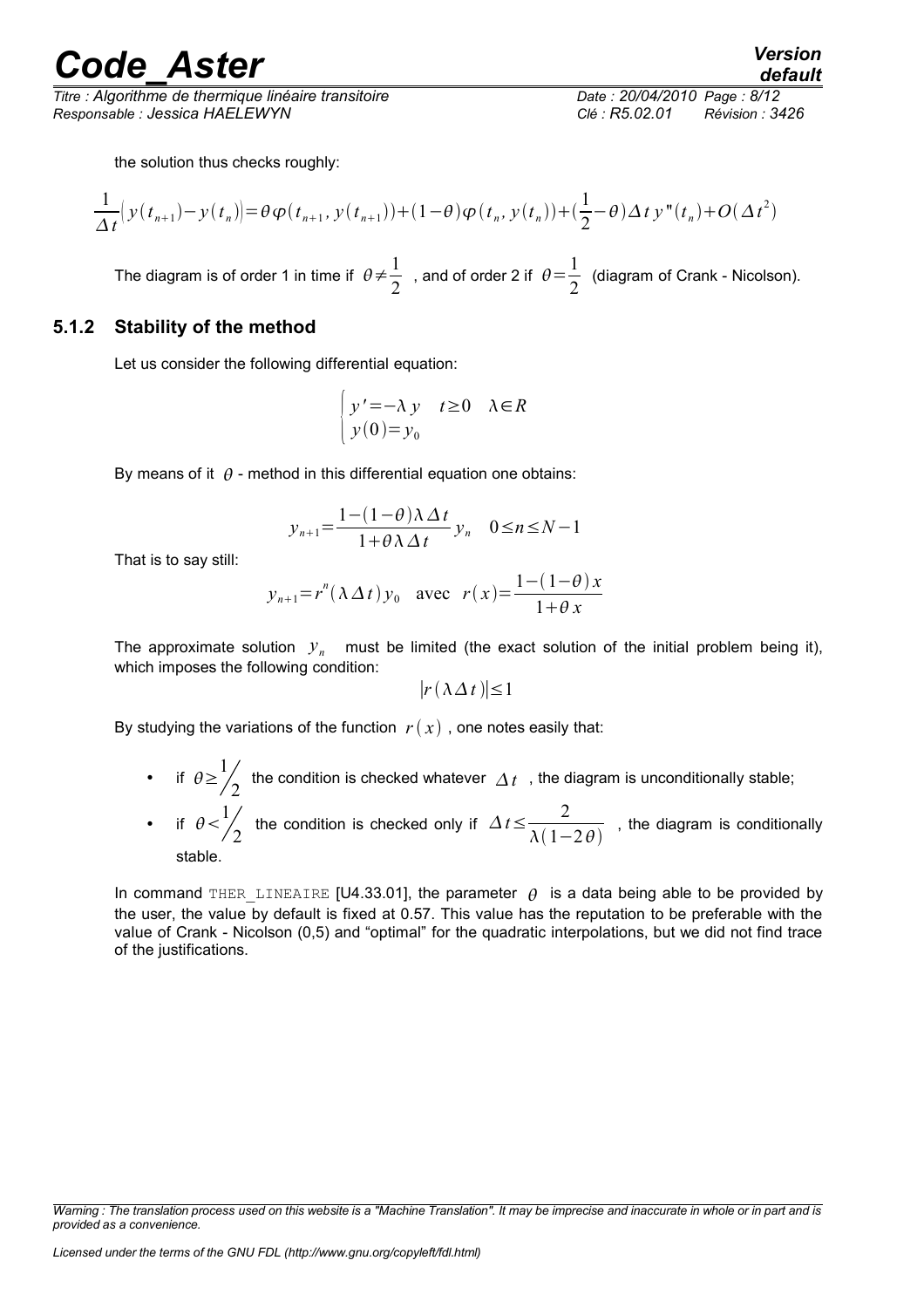*Titre : Algorithme de thermique linéaire transitoire Date : 20/04/2010 Page : 9/12 Responsable : Jessica HAELEWYN Clé : R5.02.01 Révision : 3426*

*default*

#### **5.1.3 Application to the equation of heat**

<span id="page-8-0"></span>Let us use it  $\theta$  - method in the variational formulation of the equation of heat, where one posed:

$$
T^{+} = T(r, t + \Delta t) \t T^{-} = T(r, t) \t h^{+} = h(r, t + \Delta t) \t h^{-} = h(r, t)
$$
  
\n
$$
f^{+} = f(r, t + \Delta t) \t f^{-} = f(r, t) \t T_{ext}^{+} = T_{ext}(r, t + \Delta t) \t T_{ext}^{-} = T_{ext}(r, t)
$$
  
\n
$$
s^{+} = s(r, t + \Delta t) \t s^{-} = s(r, t) \t T_{1}^{+} = T_{1}(r, t + \Delta t) \t T_{1}^{-} = T_{1}(r, t)
$$

Let us introduce following spaces of functions:

$$
V_{t^*} = \begin{cases} v \in H^1(\Omega) & v_{t^*} = T_1(r, t^+) \\ V_{t^-} = \begin{cases} v \in H^1(\Omega) & v_{t^*} = T_1(r, t^-) \\ V_0 = \begin{cases} v \in H^1(\Omega) & v_{t^*} = 0 \end{cases} \end{cases}
$$

 $\overline{T}$ he field  $T^-$ ∈ $\overline{V}_{t^-}$  being supposed known, one seeks  $\overline{T}^+$ ∈ $\overline{V}_{t^+}$  :

$$
\int_{\Omega} \rho C_p \frac{T^+-T^-}{\Delta t} v d\Omega + \int_{\Omega} (\theta \lambda \nabla T^+ \cdot \nabla v + (1-\theta) \lambda \nabla T^- \cdot \nabla v) d\Omega
$$
  
\n
$$
-\int_{\Gamma_2} (\theta f^+ + (1-\theta) f^-) v d\Gamma_2 - \int_{\Gamma_3} (\theta h^+ T^+_{ext} + (1-\theta) h^- T^-_{ext} - \theta h^+ T^+ - (1-\theta) h^- T^-) v d\Gamma_3
$$
  
\n
$$
= \int_{\Omega} (\theta s^+ + (1-\theta) s^-) v d\Omega
$$
  
\n
$$
\nabla v \in V_0
$$

While posing:

$$
(hT_{ext})^{\theta} = \theta h^+ T_{ext}^+ + (1 - \theta)h^- T_{ext}^-
$$
  

$$
f^{\theta} = \theta f^+ + (1 - \theta) f^-
$$

one obtains finally:

$$
\int_{\Omega} \frac{\rho C_p}{\Delta t} T^+ v \, d\Omega + \int_{\Omega} \theta \, \lambda \nabla T^+ \cdot \nabla v \, d\Omega + \int_{\Gamma_3} \theta \, h^+ T^+ v \, d\Gamma_3
$$
\n
$$
= \int_{\Omega} \frac{\rho C_p}{\Delta t} T^- v \, d\Omega - \int_{\Omega} (1 - \theta) \lambda \nabla T^- \cdot \nabla v \, d\Omega + \int_{\Gamma_2} f^{\theta} v \, d\Gamma_2
$$
\n
$$
+ \int_{\Gamma_3} ((hT_{ext})^{\theta} - (1 - \theta) h^- T^-) v \, d\Gamma_3 + \int_{\Omega} (\theta s^+ + (1 - \theta) s^-) v \, d\Omega
$$
\n
$$
\nabla v \in V_0
$$

*Warning : The translation process used on this website is a "Machine Translation". It may be imprecise and inaccurate in whole or in part and is provided as a convenience.*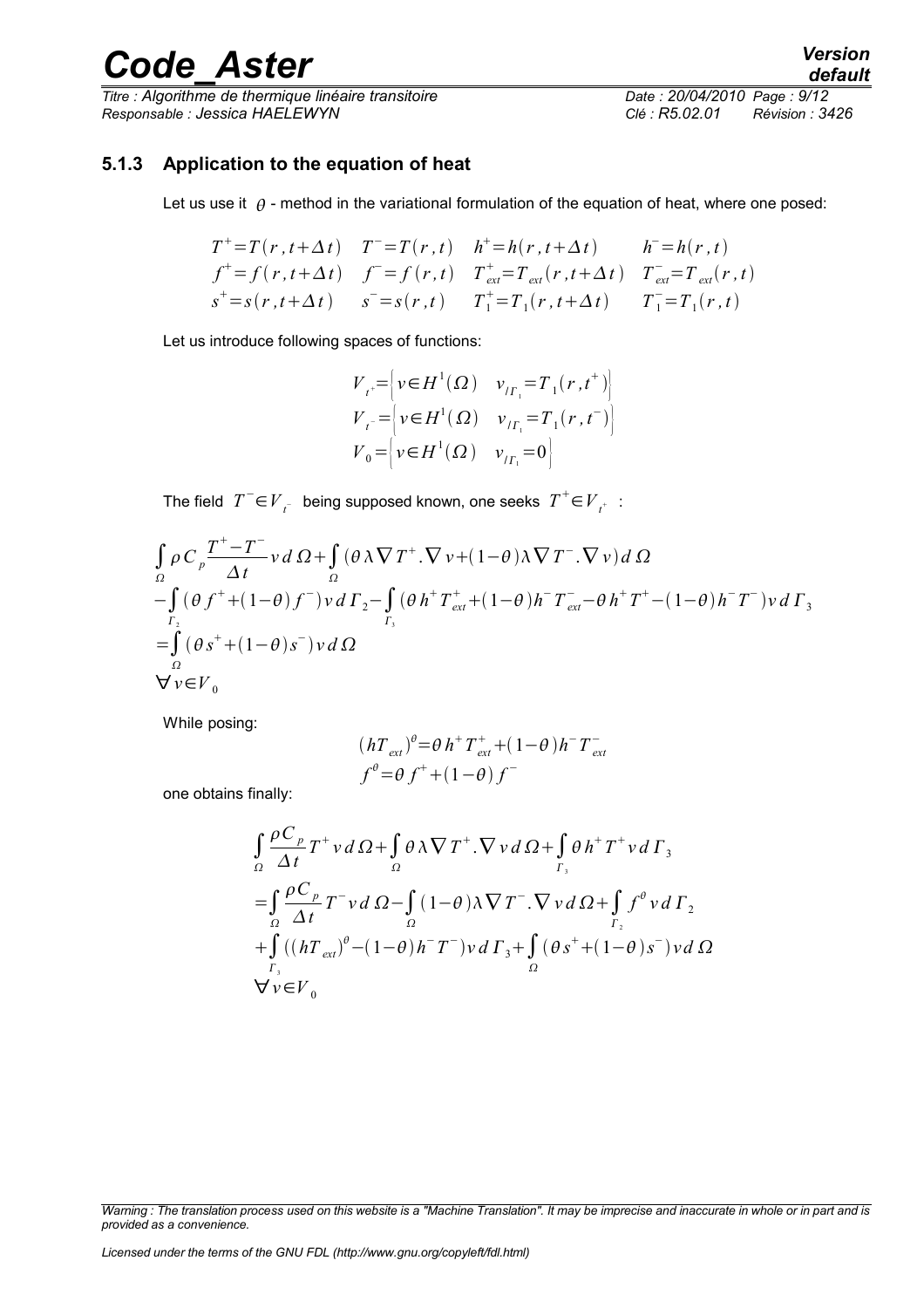*Titre : Algorithme de thermique linéaire transitoire Date : 20/04/2010 Page : 10/12 Responsable : Jessica HAELEWYN Clé : R5.02.01 Révision : 3426*

*default*

# **6 Spatial discretization**

<span id="page-9-0"></span>Is  $P_h$  a space division  $\Omega$ , indicate by  $N$  the number of nodes of the mesh,  $p_i$  the shape function associated with the node  $|i\>$  . One indicates by  $|J\>$  all the nodes belonging to the border  $|I\>_{_1}$  .

Are:

$$
V_{t}^{h} = \{ v = \sum_{i=1,N} v_{i} p_{i}(x) ; v_{j} = T_{1}(x_{j}, t^{+}) \quad j \in J \}
$$
  
\n
$$
V_{t}^{h} = \{ v = \sum_{i=1,N} v_{i} p_{i}(x) ; v_{j} = T_{1}(x_{j}, t^{-}) \quad j \in J \}
$$
  
\n
$$
V_{0}^{h} = \{ v = \sum_{i=1,N} v_{i} p_{i}(x) ; v_{j} = 0 \quad j \in J \}
$$

Let us pose:

$$
K_{ij}T_{i} = \int_{\Omega_{h}} \frac{\rho C_{p}}{\Delta t} T_{i} p_{i} p_{j} d \Omega_{h} + \int_{\Omega_{h}} \theta \lambda T_{i} \nabla p_{i} \cdot \nabla p_{j} d \Omega_{h} + \int_{\Gamma_{h3}} \theta h^{+} T_{i} p_{i} d \Gamma_{h3}
$$
  
\n
$$
L_{j} = \int_{\Omega_{h}} \frac{\rho C_{p}}{\Delta t} T^{-} p_{j} d \Omega_{h} - \int_{\Omega_{h}} (1 - \theta) \lambda \nabla T^{-} \cdot \nabla p_{j} d \Omega_{h} + \int_{\Gamma_{h2}} f^{\theta} p_{j} d \Gamma_{h2}
$$
  
\n
$$
+ \int_{\Gamma_{h3}} ((hT_{ext})^{\theta} - (1 - \theta) h^{-} T^{-}) p_{j} d \Gamma_{h3} + \int_{\Omega_{h}} (\theta s^{+} + (1 - \theta) s^{-}) p_{j} d \Omega_{h}
$$

By dualisant the boundary conditions in imposed temperature ([R3.03.01]), one reveals the operator *B* defined by:

$$
(Bv)_j = \begin{cases} 0 & \text{si} \quad j \notin J \\ v_j & \text{si} \quad j \notin J \end{cases}
$$

One obtains finally the following system:  $\overline{1}$ 

$$
\begin{cases}\n\sum_{i=1}^{N} K_{ij} T_i + ({}^{t}B\lambda)_j = L_j & \forall j \\
\left(BT\right)_j = T_1(x_j, t) & j \in J\n\end{cases}
$$

*Licensed under the terms of the GNU FDL (http://www.gnu.org/copyleft/fdl.html)*

*Warning : The translation process used on this website is a "Machine Translation". It may be imprecise and inaccurate in whole or in part and is provided as a convenience.*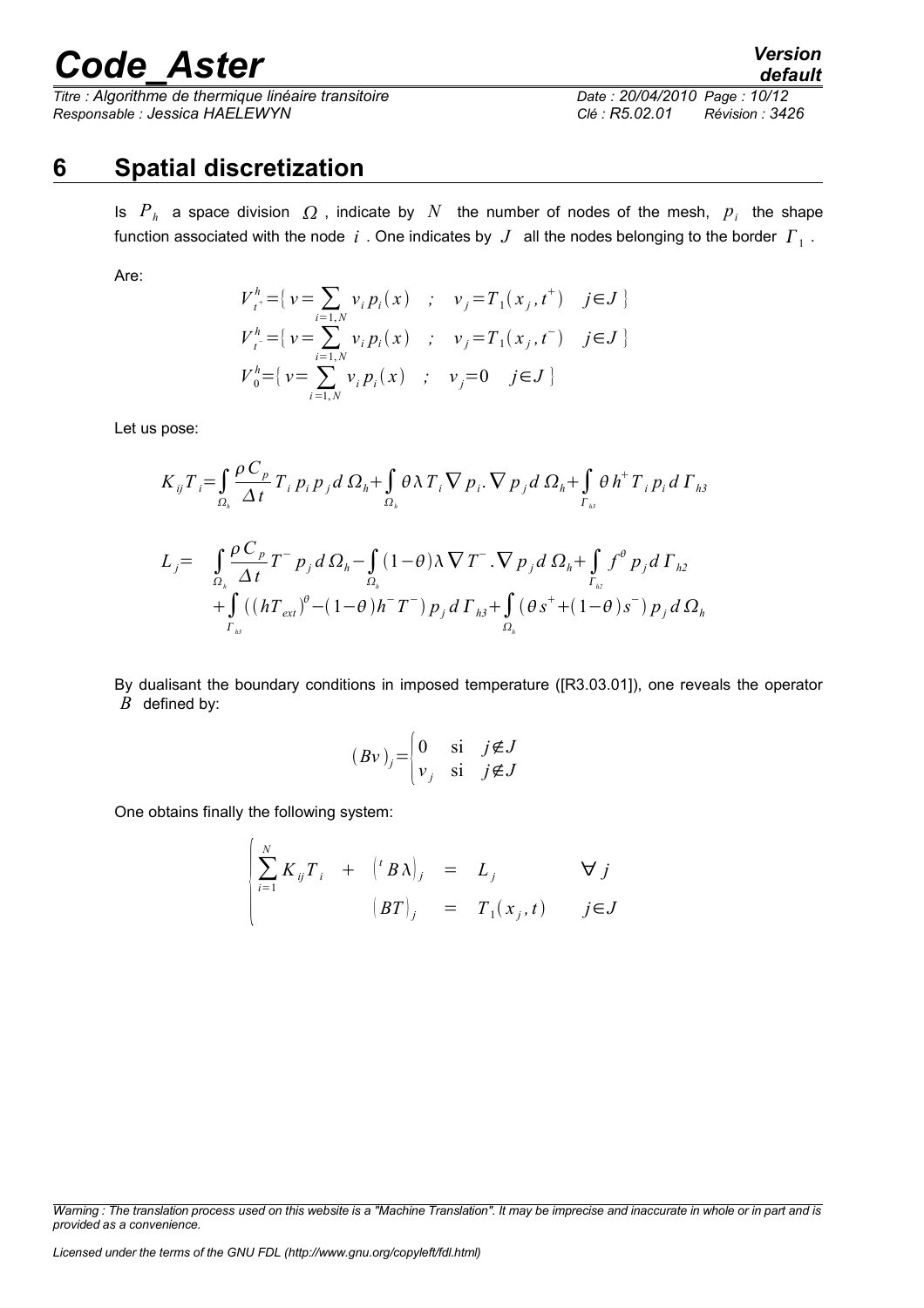*Titre : Algorithme de thermique linéaire transitoire Date : 20/04/2010 Page : 11/12 Responsable : Jessica HAELEWYN Clé : R5.02.01 Révision : 3426*

*default*

# <span id="page-10-1"></span>**7 Implementation in** *Code\_Aster*

### **7.1 introduced Equations**

<span id="page-10-0"></span>command THER\_LINEAIRE [U4.33.01] makes it possible to treat the equation in the transitory case such as it is described above, but it also makes it possible to solve the steady problem which is reduced to the following equation:

$$
-div(\lambda \nabla T) = s \text{ dans } \Omega
$$

and the following boundary conditions:

$$
\begin{cases}\nT = T_1(r, t_s) & \text{sur } \Gamma_1 \\
\lambda \frac{\partial T}{\partial r} = q(r, t_s) & \text{sur } \Gamma_2\n\end{cases}
$$

$$
\begin{cases}\n\hat{\partial} n & \text{and } \frac{1}{2} \\
\lambda \frac{\partial T}{\partial n} = h(r, t) (T_{ext}(r, t_s) - T) & \text{sur } \Gamma_3\n\end{cases}
$$

*t s* being time taken to evaluate the boundary conditions of the equation.

In the transitory case, it is necessary to provide an initial state, this initial state (field of temperature) can be selected among the following:

- a field which can be uniform or unspecified created by the command CREA\_CHAMP,
- a field result of a steady problem describe by the equations above, the time of computation is taken at the first time defined in the list of realities describing the temporal discretization defined by the user,
- a field extracted result from a transitory problem.

The discretization in time (value of  $\Delta t$ ) must be provided in the shape of one or more lists of times. These lists are created by user by the command DEFI\_LIST\_REEL [U4.21.04].

A thermal transient can be calculated by carrying out several calls to command THER LINEAIRE [U4.33.01] by enriching the same concept of the evol ther type while providing starting from the second call initial time by recovery of computation (to obtain  $\overline{T}^{-}$  ) and possibly final moment.

The fields of temperatures resulting from a computation contain at the same time the value with the nodes of the mesh and the nodes of Lagrange. During a resumption of computation, it is possible to vary the type of the boundary conditions, the field used to initiate new in-house computation is then tiny room to the only nodes of the mesh. The result concept of the evol ther type will contain fields at nodes then leaning on different classifications. The operators of *Code\_Aster* interpolate then only with the nodes of the mesh when classification differs.

*Warning : The translation process used on this website is a "Machine Translation". It may be imprecise and inaccurate in whole or in part and is provided as a convenience.*